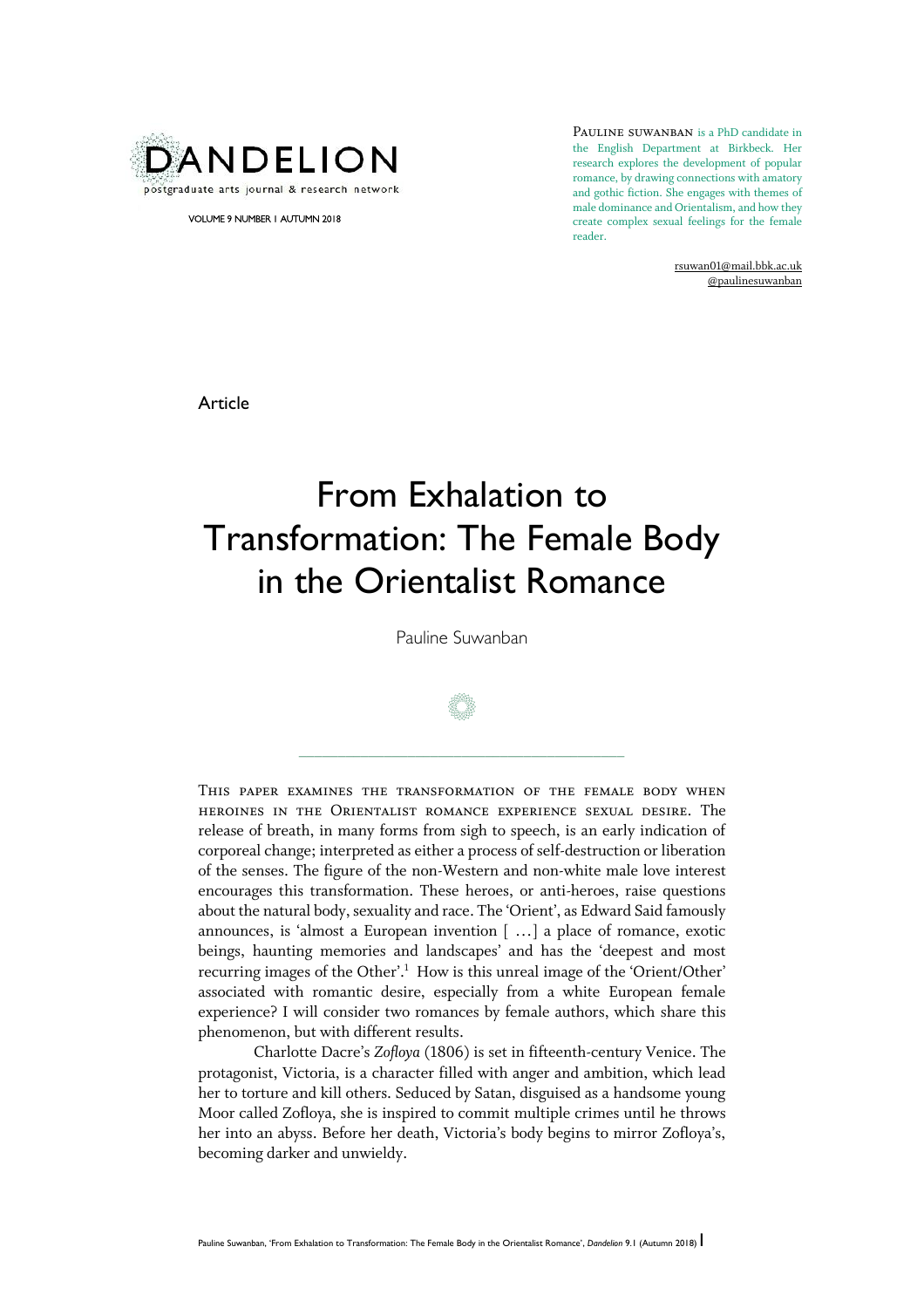Written during the terror of the First World War, E. M Hull's escapist *The Sheik* (1919) is about the abduction of a free-spirited English woman, Diana, by a tyrannical Sheik, who enslaves her in the desert. After the Sheik's continuous rapes and Diana's resistance, they eventually recognise their love for each other. After giving in to her desire for the Sheik, Diana's demeanour becomes more conventionally feminine and compliant.

I wish to prove the heavy thematic connections between these novels and dissolve the separations they have in terms of time, place and historical context. Both texts engage with the interchange of gender traits in relation to sexual desire, and present the non-white 'Other' as a monstrous and attractive figure. They also had similar reception: both publications were popular in print while being heavily criticised for their immoral content and pornographic style, or rather their potential to corrupt female readership especially as texts written by women. However, whereas Victoria is punished for her transformation, Diana lives happily ever after.

## Victoria: Embracing the Monster Within

Both heroines have an inner nature that is caged. For Victoria, her true and 'sinful' character is incompatible with society: '-of a wild, ardent and irrepressible spirit, indifferent to reproof, careless of censure- of an implacable, revengeful, and cruel nature, and bent upon gaining the ascendancy in whatever she engaged'.<sup>2</sup> This description prefigures an overflow of speech waiting to burst out. The shortened clauses and reiteration mirrors a quickening of pulse and frustration. It is the events in her life, beginning with the abandonment of her mother that only exacerbate her change, or rather her real self. After her mother leaves the family for a lover, Victoria is inspired to run away and marry an admirer called Berenza. However, she falls in love with his brother, Henriquez. His manservant, Zofloya, helps her kill off Berenza and Henriquez's fiancée, Lilla.

After her mother's disgrace, Victoria mulls with a 'haughty' and 'sullen silence' (49), whilst her family home collapses around her. Stabbed by his wife's lover, her father expresses, with his dying breath, a wish for an end to the contaminating influence of the mother: '''- now swear to protect and cherish thy daughter, to preserve her from evil and from the contamination of bad example!'' ''I swear, I swear!'' articulated Laurina, in a voice drowned by sobs, and pressed convulsively her daughter to her bosom' (53). Her mother's crime not only results in death and suffering, but in verbal excess. Despite her promise, her embrace passes on the 'disease' of deception and desire nonetheless, as Victoria will have the same consequence. Berenza's attention, the opportunity for romance, animates Victoria from silence to self-talk: '''At length, then,'' with secret exultation, she exclaimed- "at length, I too have found a lover"' (60).

For all of Dacre's women, the area of the bosom is the central fibre from which passions leak out, exiting through the mouth. There are endless references to the female chest as a separate alcove: 'awakened breast feelings' (59), 'enthusiasm which burnt in her bosom, lighted up every feature with lambent and ethereal fire' (60). The chest as a furnace that is fuelled and enraged conjures an image of a human machine: 'the sigh was electric fluid through her breast, and fanned the fires which were raging in her heart' (108). The reader is overwhelmed when imagining the smell of fuel, the sounds of crackling flame and the painful release of breath as smoke and steam. This strikingly mechanical image draws attention to the extreme change of a woman's body when overcome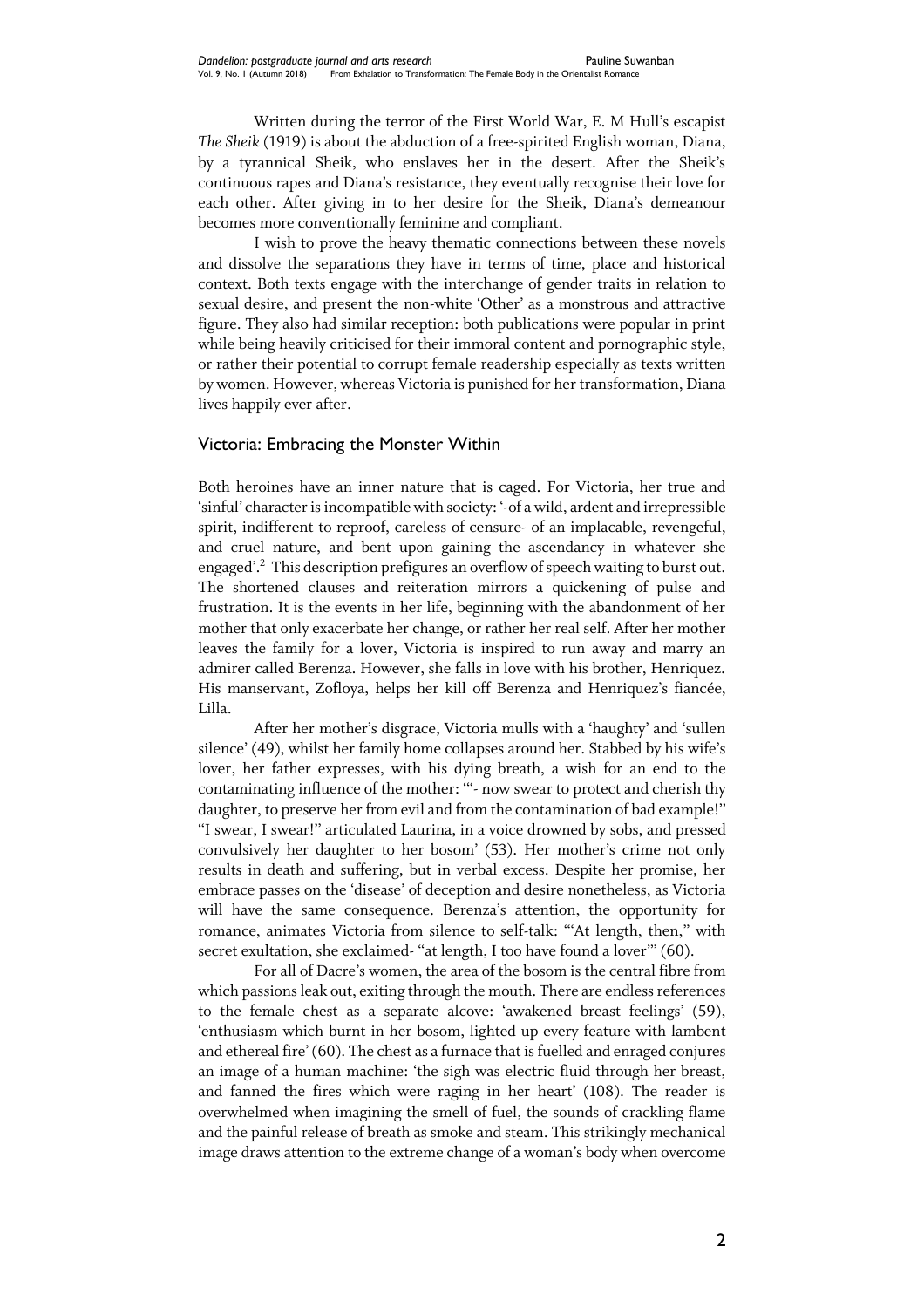by strong emotions. It also re-enforces the passiveness of the female character that can be easily activated and combustible.

During this period, the female body as an automaton was a departure from popular Enlightenment thinking, such as Julien Offray de la Mettrie's *L'homme Machine*, <sup>3</sup> which offered forward-thinking possibilities of science. The woman-machine connection refers to a beautiful but empty being, rather than one of power and rational thought. In the previous description, the chest is put into overdrive when filled with personal thought and passionate feelings, and breaks down as a result.

Fire is an image used repeatedly in M.D.T. Bienville's medical treatise, *Nymphomania*, published in 1775. In her introduction to Dacre, Adriana Cracuin aptly suggests that this misogynistic text illuminates many descriptions in *Zofloya*. Sexual passion is described as a mental and nervous disorder that attacks young women and widows, especially those who have been influenced, like Victoria.<sup>4</sup> This illness is described as an uncontrollable brightness that 'glow[s]', 'sparks', 'devour[s]' 'consume[s]', 5 leading to bouts of melancholia and violence. This analysis also corresponds to recognitions of tuberculosis and cancer during this time, acutely detailed by Susan Sontag: 'both are, and were, understood as diseases of passion. Fever in TB was a sign of inward burning'.<sup>6</sup> Interestingly, Sontag also likens cancer to a 'demonic pregnancy' which can certainly be applied to Victoria's state of being "invaded" by alien cells'.<sup>7</sup>

Bienville also deploys reptilian imagery to describe the inner monster: 'serpent […] glided into her heart'<sup>8</sup> which corresponds to many descriptions of *Zofloya*'s female characters with a 'forked tongue' (62), 'basilisk eye' (131) and 'sting of a scorpion' (210). There is a contradiction, or in fact a combination, of fire with the cold reptile image to suggest the lustful woman as an otherworldly mutation. The idea of being consumed by a burning source relates to the concern of consumption itself, mental and physical. According to Bienville, corruptible literature, strong wine and chocolate contribute to a degenerate appetite in life.<sup>9</sup> One thinks of Madame Bovary reading feverishly until dawn and screaming from 'bizarre books, full of orgiastic set-pieces and blood thirsty adventures';  $^{10}$  a description that points to a novel just like *Zofloya*.

In terms of food, Helena Michie writes about hunger in Victorian culture, claiming that 'delicate appetites are linked not only with femininity, but with virginity'<sup>11</sup> She draws on lifestyle manuals that follow Bienville's disapproval of rich and spicy foods, which were thought to increase the sex drives in young women.<sup>12</sup> It seems that opening the mouth as well as the eyes is a dangerous affair for women. The transformation into the hungry and promiscuous she-monster is considered a grotesque punishment for women who roam away from social acceptance. However, as I will prove through Victoria, this new 'being' also wields frightening power and strength, and is not so much attacked by nymphomania but has the ability to attack.

Zofloya represents Bienville's 'beautiful youth' who becomes the distorted object of desire, glittery but malicious (259). Victoria's first meeting with the Moor is through a dream, in which he emerges as an unreal but vivid spectacle: 'He was clad in a habit of white and gold; on his head he wore a white turban, which sparkled with emeralds, and was surmounted by a waving feather of green' (145). His majestic clothing and jewellery are exotic and rather phallic markers that conjure up exaggerated images of a 'timeless, unchanging Orient'.  $^{\rm 13}$ The description lingers on each part of his body: 'his arms and legs, which were bare, were encircled with the finest oriental pearl; he wore a collar of gold round his throat, and his ears were decorated with gold rings of an enormous size' (145). Victoria and the reader's eyes widen with each gaze that slips up and down,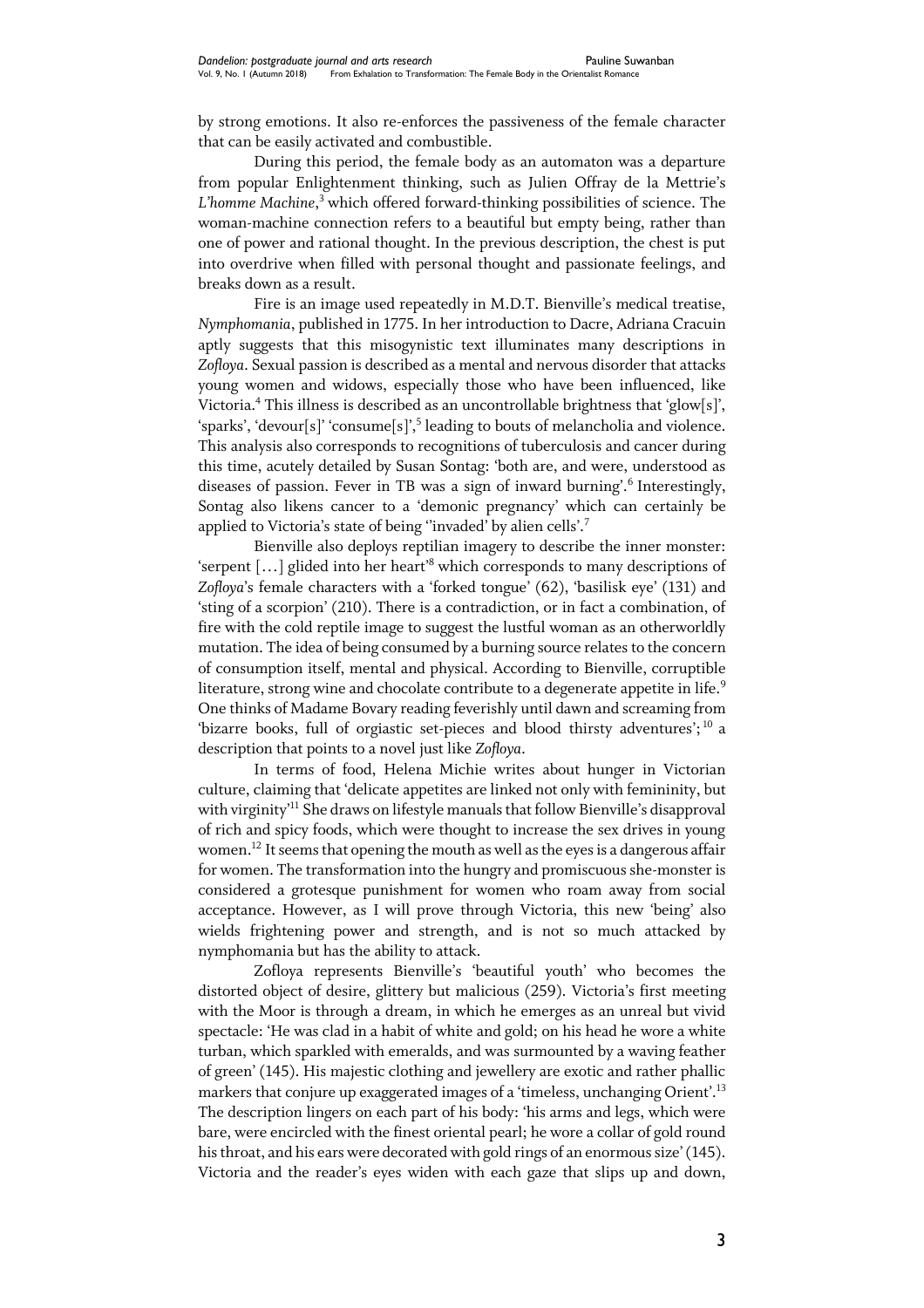finding bare skin and big jewels. He is displayed as a sparkly distraction and wields this power to influence the protagonist, representing 'some superior and unknown power' (145). Victoria's attraction is towards mysterious grandeur, one that also femininely flamboyant or even 'camp'. <sup>14</sup> Zofloya, as we will also find in the Sheik's description, is subject to a perverted female gaze and is desirable when gender binaries are questioned.<sup>15</sup>

Victoria is possessed with fear and fascination when contemplating Zofloya: 'as she gazed, he bent his knee, and extended his arms towards her […] she looked upon him with dread, and essaying to fly, she stumbled and awoke' (146). This scene anticipates the ending in which Victoria is thrown 'headlong' off the summit of a large Friedrichesque rock  $(254).$ <sup>16</sup> To recognise desire is an awakening that is subsequently related to death. The Moor's continual infiltration of both her subconscious and conscious life takes a physical toll: 'her heart beat violently, her brain throbbed […] she found herself no longer capable of motion' (152). One step further than a sigh, the paralysing swoon is a passive yielding to passion and illness. Zofloya represents psychological incisions that induces an endless half-life, where breath gradually leaves and diminishes the body.

His presence also provokes uncontrollable bursts of exclamation and confession. Private expressions like sigh and self-talk turn into public speech. Gazing at Zofloya's 'noble' physique instantly dissuades any notion of him as an 'inferior and infidel' (156). Victoria finds herself admitting to the Moor her secret love for her brother-in-law, Henriquez: 'he appeared not only the superior of his race, but a superior order of beings. Her struggles gave away […] she involuntary exclaimed- 'Oh Henriquez! Henriquez!'' (156). It is Zofloya's racial difference, and the 'beauty' in this distinction, which encourages her trust and reckless surrender of emotion (153). His physical, spiritual and non-human superiority both impresses and encourages Victoria's hidden thoughts and true self to emerge. Hegel's discourse on the 'Other being' can illuminate this interaction. In *Phenomenology of Spirit*, the 'Other' is a form of self-consciousness: 'in the other sees its own self'.<sup>17</sup>

Ann Jones notices that the Moor initially appears submissive, but becomes fearsome and more sexually attractive as a result: <sup>18</sup> 'a faint exclamation of pain escaped the lips of Victoria […] illumined as it was with wild and singular expression, she attributed his violence to uncontrollable ardour' (235). The fusion of pain and lust refers to the image of a combustible and consumed female body. Zofloya's 'towering figure […] increased to a height scarcely human' (190- 91) noticeably contrasts with the 'tender' (168) and 'mild' (171) manner of Berenza, whom she later poisons with help from the Moor.

Anne Williams asserts that in the Female Gothic plot, the male 'Other' may seem monstrous but will eventually be transformed by love: 'It is version of 'Beauty and the Beast".<sup>19</sup> However, for Victoria and we shall also see for Diana, it is not the Prince, but the Beast himself the heroines want. As Cracuin rightly confirms, for Victoria it is also 'the Beast in herself'. <sup>20</sup> The inner fire and snake rooted in her chest, had always existed, waiting to be released. This is what truly alarmed contemporary readers; that the influence of her mother and Zofloya were mere contributors to Victoria's actions. <sup>21</sup> The heroine connects Zofloya to the centre point of passion and monstrosity, confirming their likeness: 'seizing his hand, she pressed it to her bosom' (59). As I will discuss, Victoria gradually morphs into her demon. However, despite this, there remains a desire for Zofloya's greater male strength and the need to be controlled by him.

The social relationship between the married gentile woman and manservant is erotically reversed: 'she [Victoria] felt incapable of withdrawing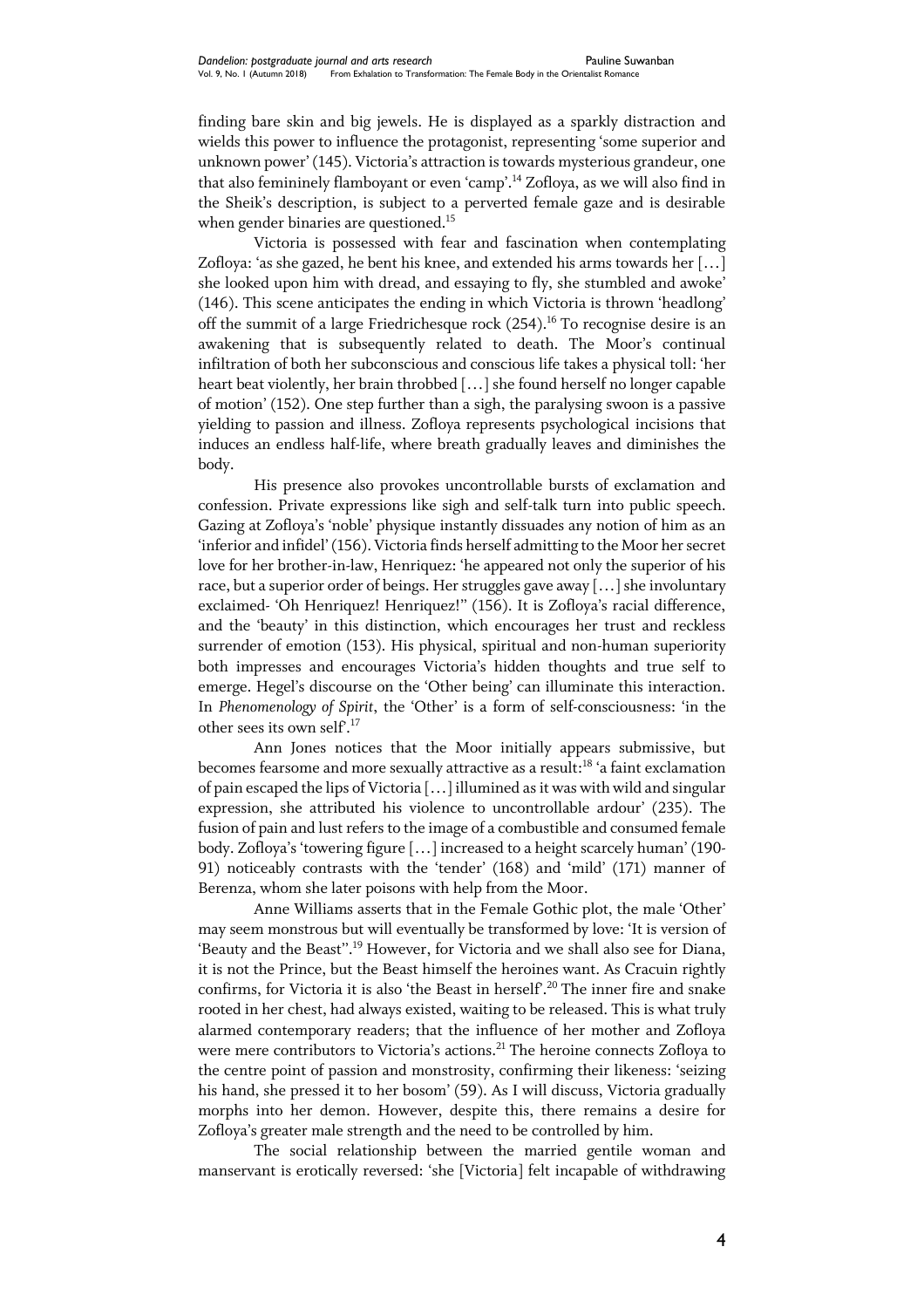from his arms; yet ashamed […] and blushing, when she remembered that [he] was but a menial slave' (227). Hegel's theory of the master and slave dynamic can also be applied here. As he declares, only through a 'life-and-death struggle', then the identity of the master and slave can be proven and freedom won. $^{22}$  At the point of physical threat, Victoria realises that she is in fact the 'menial' servant and is seduced by this knowledge.

Many critics contextualise the xenophobic connection between dark skin and Satan during the eighteenth-century: 'the sexual energy of the black male and fear of miscegenation were subjects of intense anxiety'.<sup>23</sup> Carol Davison believes that Zofloya could be read as a cautionary message about colonial uprising, 'an Empire Gothic' that explores anxieties about the degeneration of British institutions.<sup>24</sup> The revengeful Zofloya raises two images: the 'spectre of the aggressive, conquering African' to detest and fear, and a justifiably triumphant one.<sup>25</sup>

The suspicion of miscegenation is confirmed through Victoria's corporeal change. After killing her husband and imprisoning Lilla, her body grows larger, more masculine and darker. Like a fairy tale witch, she is grossly compared to the delicate 'snow-white' Lilla (203). Her love rival symbolises the frail, the weak and therefore the ideal femininity that Michie describes, while plumpness is a sign of 'fallen nature'.<sup>26</sup> Lilla also appears to be suffering from symptoms of tuberculosis but in a favourable way compared to Victoria's burning and expansive figure: 'the tubercular look, which symbolized an appealing vulnerability, a superior sensitivity, became [...] an ideal look for women'<sup>27</sup>perhaps for its lack of threat to men.

Victoria acknowledges this contrast: 'would that this unwieldy form be compressed into the fairy delicacy of hers, these bold masculine features assume the likeness of her baby face' (211). This observation contrasts to an earlier description of the heroine being 'beautiful and accomplished as an angel' (40). Zofloya grants Victoria's plea with a drug that fools Henriquez into thinking she is Lilla, but when he wakes up he gazes in horror at the 'black fringed eyelids', 'cheek of dark' and 'raven tresses' (217), then kills himself.

The fluidity and confusion of gender corresponds to 'the period's suspicion that the natural, naturally sexed body, was not fixed but mutable'.<sup>28</sup> This is true when Victoria imitates Lilla for a drugged Henriquez, confirming that gender traits are performative and synonymous with exercising power.<sup>29</sup> This action aligns with Judith Butler's dismantling of distinctions between sex and gender: 'gender is neither the causal result of sex not as seemingly fixed as sex'.<sup>30</sup> From Zofloya's influence, Victoria not only grows physically, she is bolder, more manipulative and cruel. Dacre successfully recreates the traditional male gothic villain as a sadistic female villainess, particularly through Victoria's reaction when she kidnaps and imprisons Lilla: ""why there is certainly a pleasure", with a fierce malignant smile, observed Victoria, ''in the infliction of prolonged torment  $[...]$ "' (205).

Victoria also grows louder. From the haughty sullenness she began with, she constantly shrieks, cries and laughs in the last part of the text, especially during the climatic murder of Lilla: '''Minion- accursed child!'' wildly shrieked the maddened Victoria, ''prepare for death!''' (218). In her insightful lips and labia theory, Emma Rees uncovers the mythic connection between female speech, promiscuity and sanity: 'an assertive, articulate woman is an unruly, transgressive one'. <sup>31</sup> Exhalation and consumption are also linked with exclamation. Considered as a womanly illness since antiquity, hysteria was diagnosed by Jean-Martin Charcot in nineteenth-century France as an inherited neurological disorder, however he still proceeded to concentrate on women in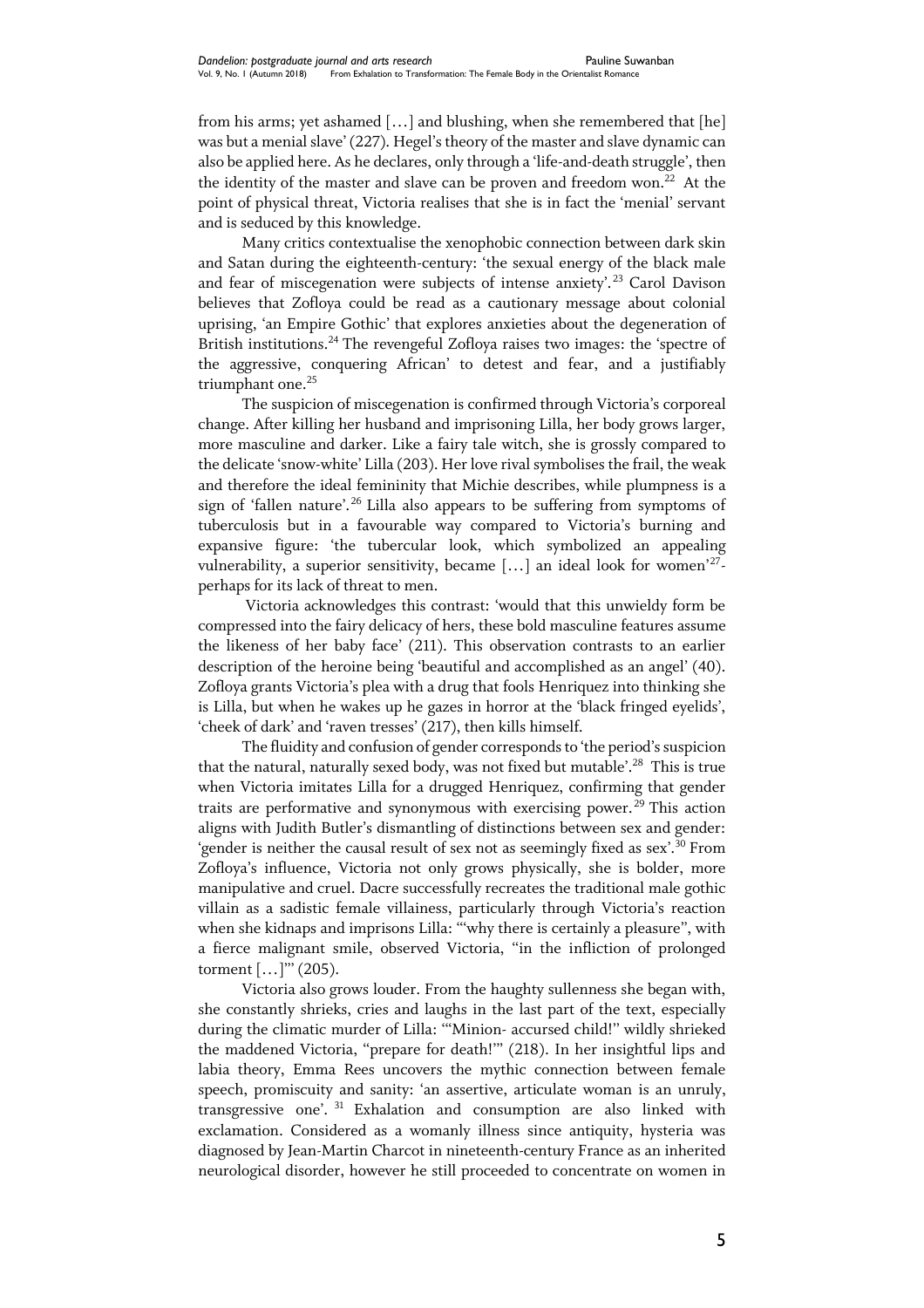his research.<sup>32</sup> Victoria's affliction is another stage towards her degeneration and death.

Compared to the death of her husband by poison and the suicide of Henriquez, Lilla's murder is bodily graphic. Victoria shakes the tree in which Lilla seeks refuge, holding on with her 'slender arms', which bleed as the victim eventually falls down (220). She grabs the girl's 'streaming tresses' and stabs her multiple times: '-the expiring Lilla sank to her knees- Victoria pursued her blowsshe covered her fair body with innumerable wounds, then dashed her headlong over the edge' (220). Many have commented on the sexual and rapacious nature of this scene, as if Victoria is working over her 'obsessive erotic fascination' of Lilla with brutal intensity.  $33$  The focus on individual body parts relates to Victoria's perverted gaze of Zofloya, and her destruction of them is a rejection of the feminine ideal: 'the destiny of feminine passivity in the scheme of masculine eroticism'.<sup>34</sup>

#### Diana: Taming the Monster

*The Sheik*'s heroine, Diana, undergoes an opposite transformation. She is described by resentful men at the start of the novel as independent, boyish and averse to marriage: 'the coldest fish in the world'.<sup>35</sup> After being kidnapped by the fearsome warlord Ahmed, her rigid contours, 'her scornful mouth and firm chin' dissolve and she embraces an inner femininity and changes her behaviour (3).

Like Victoria, her first encounter with her exotic lover is through a dreamy haze when he secretly visits her bedroom: 'a half-conscious vision […] of a shadowy something that had seemed to fade away' (18). His ghostly presence confuses Diana's understanding of reality. He is both vapour and stone, described as a phallic vision and experience, 'tall and white and solid, and I [Diana] *felt* it' (19). Supernatural and sensual, this mental invasion represents the psychological (and sexual) awakening from an 'Other' being. Just as Victoria stumbles in her sleep, Diana feels an unknown and disturbing touch. This experience follows Cracuin's analysis on 'Demonic bodies' of the Gothic period, which can be applied to both Zofloya and the Sheik: '[the anti-hero] is an impossibly contradictory series of senses: corporeal, immaterial, aural, imaginary […]'.<sup>36</sup> Jeffrey Cohen's definition of the monsters also partners with this description: 'they are disturbing hybrids whose externally incoherent bodies resist attempts to include them in any systematic structuration'.<sup>37</sup>

Diana's actual encounter with the Sheik is also a nervous and physical experience: 'Her body throbbed with the consciousness of a knowledge that appalled her' (49). Her body also undergoes a destructive process, 'shaking' and then 'shrinking' at his appearance (49). This deflation is caused by brute sexual aggression, the Sheik squeezing and crushing like Zofloya, but also implanting 'savage kisses' which directly suck the air out of the heroine (50). Here the release of breath is forced.

The image of fire is also prevalent. The Sheik's burning eyes and scorching lips oppress and induce Diana into a hallucinatory state. She drifts in and out of reality: 'with a great sob her eyes closed wearily, the hot mouth […] was like a narcotic, drugging her into insensibility' (49). The world of the Sheik and the landscape of desert are an 'ugly dream' (243). Like Zofloya, he belongs to a timeless and vague space that contemporary readers identified with the 'East'. When Diana is captured and carried ferociously by horse, she loses sense of time and direction as if moving through an alternate dimension (47).

The fluidity of gender traits is also at play. The Sheik wears an effeminate exotic dress over a hyper-masculine body: 'tall and broad shouldered, dressed in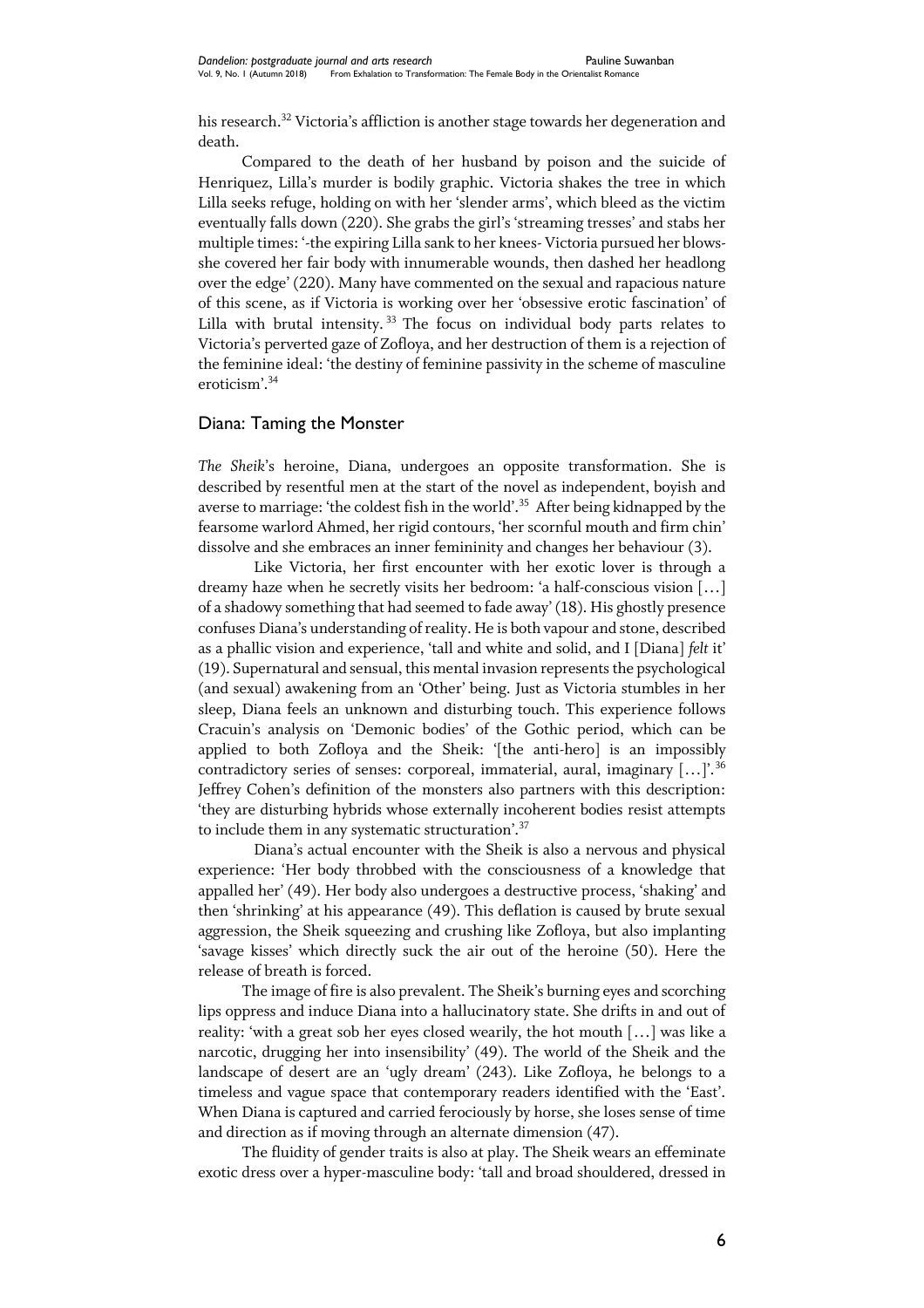white flowing robes, a waistcoat embroidered in black and silver' (48). The point of the heroine's gaze compares solid physicality to the soft whiteness of the hero's attire; both features heightening the other. During the scene of her capture, Diana is fixated on his long heavy cloak (47). When it was finally cast aside to reveal the dazzling and decorative dress underneath, there is a strange erotic frisson: 'Her gaze was drawn instinctively to his' (48).

The instant attraction is created not just from costume but from the darkness of his skin. Like Victoria, Diana's gaze moves slowly and savours: '[her eyes] rested on his brown, clean-shaven face […] close-cut brown hair. It was the handsomest and cruellest face that she had ever seen.' (48). It is his difference that both attracts and repulses her. She also sees herself through his eyes and her own difference is exposed and enjoyed: 'beautiful white body bare under his passionate stare' (48). Diana not only gazes, but enjoys watching her being inspected. Her eyes are reflective, encouraging a self-appreciation of desire.

It is Diana's androgyny that attracts the Sheik, but also spurns his desire to 'bring out' the woman in her: ''You make a charming boy' […] 'but it was not a boy I saw in Biskra. You understand?'' (69). Forced to cast aside the boyish clothes, in which she found comfort and confidence, she puts on a dress implying that gender traits are as easily interchangeable in the Butlerian sense. As Amira Jarmakani suggests, each character needs the other sex to bring out their innate sexuality, the primitive desert being the perfect setting for this natural reinforcement.<sup>38</sup> The confusion of gender appearance in fact solidifies binaries rather than dissolves them. Succeeding where the English men had failed, the Sheik is able to unearth Diana's femininity as well as enjoy her masculinity: 'the slim boyish figure that rode with him had a charm all its own […] but it was the woman in her that sent the hot blood racing' (139). The novel suggests that Diana's androgynous features, her rebellion against marriage and the English feminine ideal, is actually suppression. The Sheik persuades her that marriage is possible if she is willing to look outside her social norm. He also expresses (aggressively) that he enjoys both her masculine and feminine sides, being interested in her sex rather than her gender; and encourages her to accept this. The violent underpinning of this persuasion, and Diana's pleasure in it, can be likened to Victoria's pull towards Zofloya's frightening behaviour. Both women are drawn towards a force potent enough to offer escape from their socially imposed identities.

The actor Omar Sharif, who starred in *Lawrence of Arabia*, once claimed that to 'make a woman happy in bed, you've got to be half man and half woman. The converse is equally true'.<sup>39</sup> The two aspects of the Sheik's appearance fuse together to create a new type of masculinity that contradicts and perhaps threatens a conventional Western ideal. This is particularly emulated by Rudolph Valentino's portrayal of the hero in the 1921 silent movie version. The Hollywood icon gathered leagues of female fans, while male critics were left disparaging over the decline of the American red-blooded male. The Chicago Times described the clean shaven, spritely Italian actor as a 'pink powder puff'.<sup>40</sup>

Laura Mulvey acknowledges that aspects of 1920s' cinema upset the male/active versus female/passive tension [she] evolved in her essay "Visual Pleasure and Narrative Cinema'', in which the female character caters for the gaze of a male director and audience.<sup>41</sup> Valentino, the fictional Sheik and Zofloya are indeed subject to a certain sexual 'female gaze', apparently caused by their blend of gender appearance. Mica Nava makes an apt point that affluent women during the early twentieth century were 'buyers, as subjects not objects of occidental fascination'.<sup>42</sup> This challenges Said's trope of Orientalism, in which the domination of the East is compared to the sexual domination of Oriental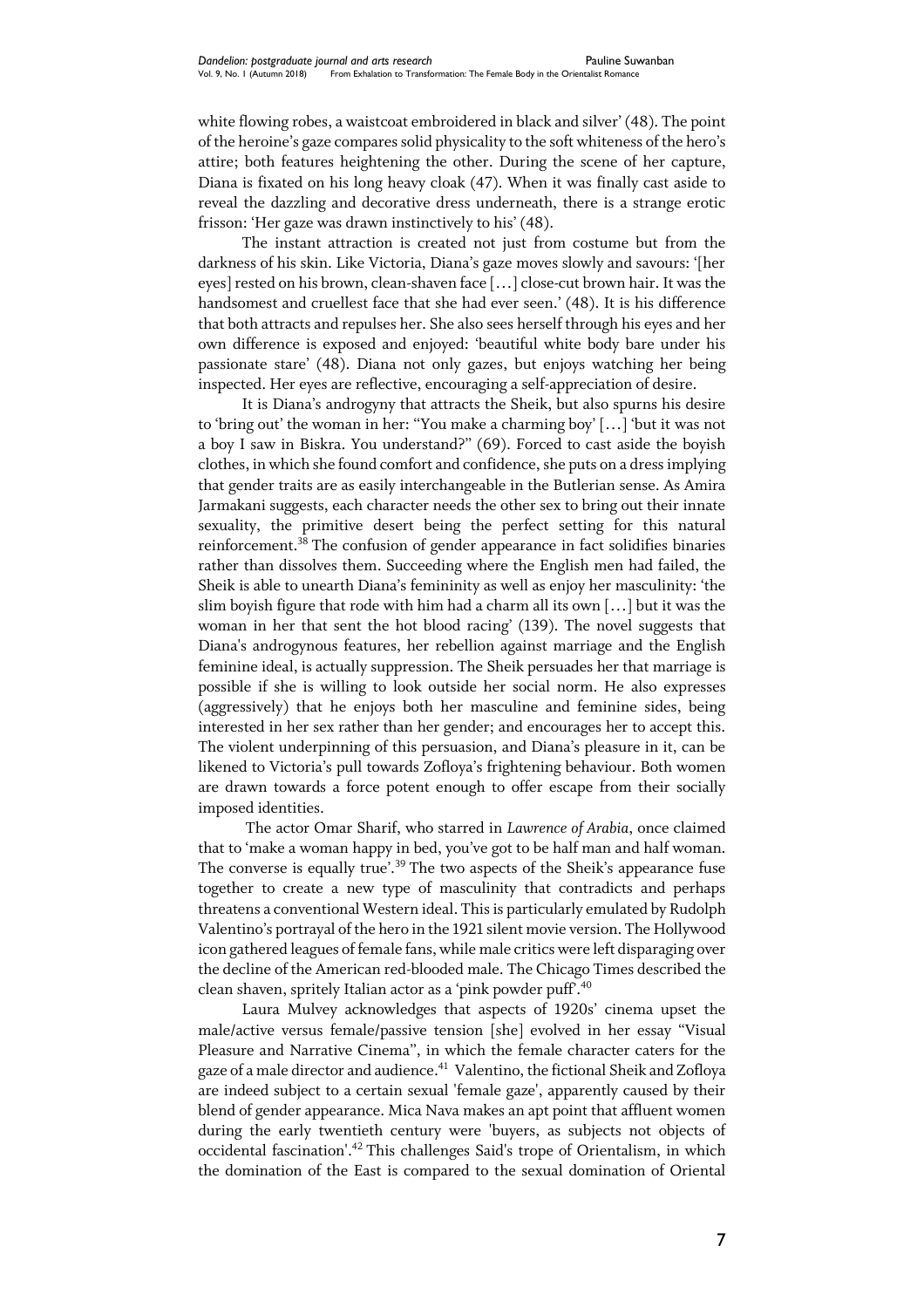women by Western men. <sup>43</sup> The interactions we have considered in *Zofloya* suggest that Nava's analysis is not restricted to a time. The relationships are not even a reverse of Said's notion; Victoria and Diana do not dominate but experience a mixture of curious yearning and fear towards their Oriental men.

The tortuous and melodramatic embraces from the Sheik are constant, testing the tolerance of a modern reader. Diana not only reacts in swoons and shouts, she also weeps 'scalding tears' and perspires 'great drops' (47-50). Compared to the expansion of Victoria's body, Diana wilts and becomes more pliable as she repeatedly sinks and leans into the divan or cushions that are always at hand: 'with a bitter cry, she dropped to the floor, her arms flung out across the wide luxurious bed' (49). The softness of the divan contrasts to the harshness and rigidity of her former demeanour. Before her capture her actions would be brisk, she would 'sit still' and haughtily 'stare' down any challenger (35). The divan also engages with the lascivious image of an Oriental harem. Nineteenth-century paintings by Ingres and Delacroix conjure up the Western male fantasy of lounging and sexually available women basking in the heat. Coincidentally, the modern cover image of both texts used in this paper display this; *Zofloya* with the photograph *Odalisque* by Roger Fenton and *The Sheik* with the painting *Leila* by Sir Frank Dicksee.

Hsu-Ming Teo contextualises the mesh of passion and violence as part of the social and sexual context of post-war Britain.<sup>44</sup> The brutalisation of society and the return of traumatised men were connected to the increase of domestic abuse and divorce: 'it explained why female sexuality in this novel is so fraught with confusion and contradiction'.<sup>45</sup> The Sheik as an abhorrent and alluring rapist also plays into similar fears of miscegenation as in *Zofloya*. Hull mitigates part of this by revealing that Ahmed is in fact half Spanish and English with a revengeful hatred of the latter (204). However, Diana had fallen in love with the Sheik before learning his actual heritage: 'loved him for his very brutality and superb animal strength. And he was an Arab! A man of different race and colour; a native […] She did not care.' (113). However, Diana's embrace of the 'Other' does not lead to death but life in her dreamy desert and marriage to a 'devil husband' (248). Here, the Beast loves her back, but does not entirely give up his monstrosity. With 'tender strength' he embraces her, claiming 'you know the worst of me, poor child' (248).

## Conclusion: Choosing Difference

Both novels, with their loud and passionate heroines, have been accused of pornographic style and content at the time of publication. In contemporary reviews, Dacre has been accused of using 'bombastic' and 'voluptuous' language such as using the indelicate and medical word 'furor'.<sup>46</sup> 'Furor Uterinus' is used by Bienville as the technical term to describe nymphomania. <sup>47</sup> This direct referral to the female body, as well as 'exhibition of wantonness of harlotry',<sup>48</sup> despite Victoria's ending punishment, has left reviewers describing Dacre as deranged and having a 'malady of maggots in the brain'.<sup>49</sup> Jones describes Dacre's style as her biggest flaw, with the use of hackneyed expressions and switches between being too melodramatic and stilted: 'attempts to be dramatic or dignified are not infrequently accompanied by errors of syntax, grammar or spelling'.<sup>50</sup> Perhaps, the instability of prose reflects Victoria's violent passions.

Hull also received a flood of criticism, most interestingly from D.H Lawrence who described the novel, and the genre of popular romances to which it belonged, as morally and culturally degenerate.<sup>51</sup> Despite the lack of overt graphicness, Laura Frost remarks upon the repetitive clichés and episodic pacing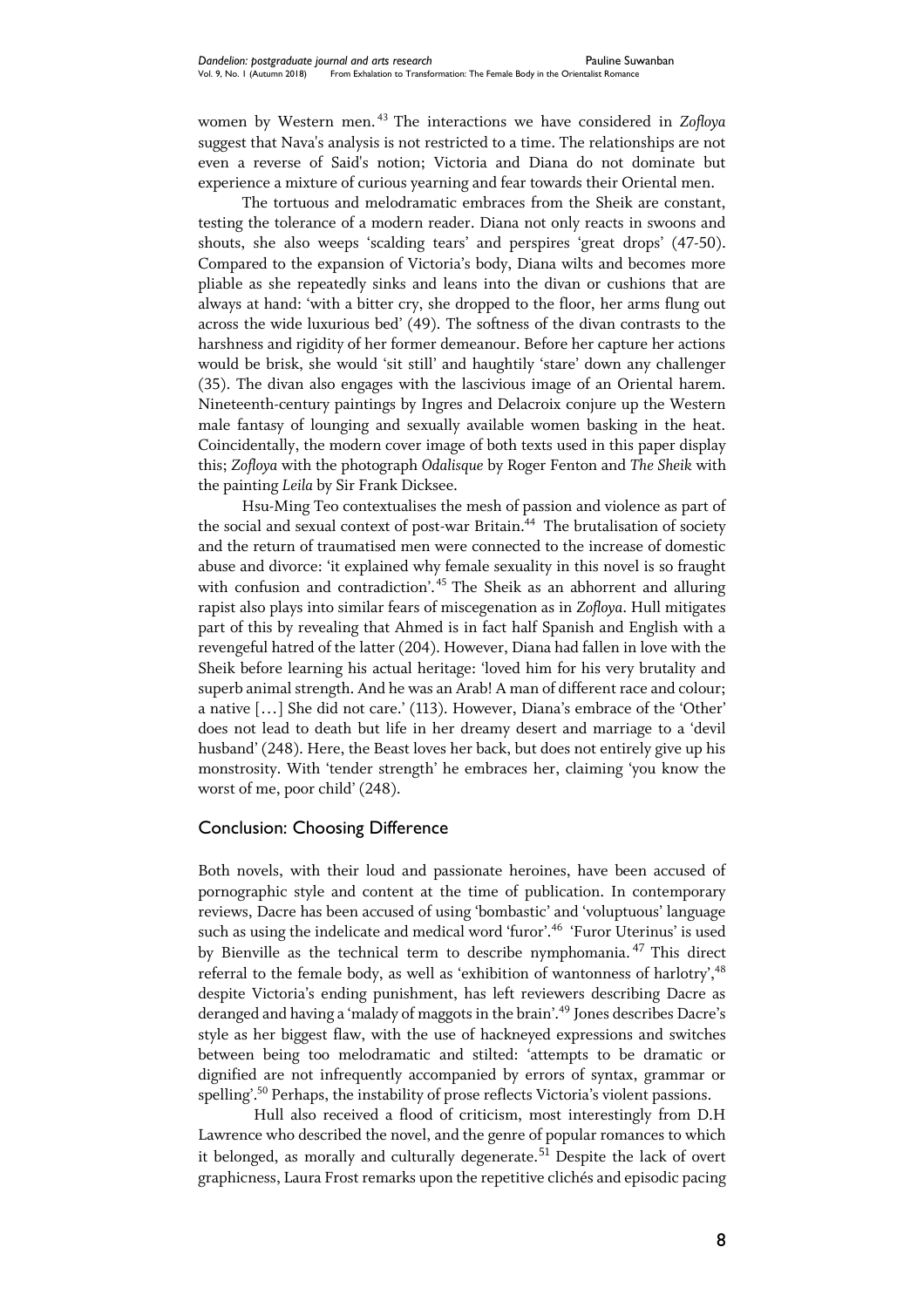as pornographic.<sup>52</sup> Each rape scene is recycled as if it were happening for the first time, which Frost dubs as 'renewal virginity': 'an almost naïve faith that the same scenario told again and again [...] is sure to incite arousal'.<sup>53</sup> Not only does the reader have a voyeuristic closeness with the characters, they are also coerced into forced seduction. This would not take effect if a reader, like Lawrence, is not engaged with the erotic motive of the text.

What baffled Lawrence and other modernist critics is the popularity of this 'bad' piece of fiction, scorning the readership as mindless typists.<sup>54</sup> *The Times Literary Supplement* missed the point completely, concluding that 'young European women are not to ride alone in the Sahara.' <sup>55</sup> What has been overlooked, is the language of female sexuality and desire. There are no clear progressive or political readings for *The Sheik*, other than it being a text designed for pleasure. After 108 reprintings by 1923, *The Sheik* is agreed by many as the predecessor of popular romance and the sub-genre of desert romances. $^{56}$ 

*Zofloya* had a successful beginning, selling 754 out of 1,000 prints in the first six months, inspiring a chapbook and a French translation.<sup>57</sup> Dacre begins and ends with a note of warning about the evil within and 'infernal influence' (255), suggesting that her tale is strictly cautionary. It is unclear whether this preface reflects the author's true intentions, given the salacious content of the text. Victoria's embrace of the monster and her inner monster is no doubt enticing, given the novel's popularity. Even though Victoria is killed, critics were still infuriated by the plot. Jones praises the author's ability to rework the psychological Gothic genre through a female character 'reminding the reader of some women's potential for passion and violence.<sup>58</sup> One cannot help but find the image of a robust and bold Victoria as powerful rather than weak. After all, these qualities were, and still are to some extent, associated with masculinity and the only form of power and strength.

Anne Mellor sees Victoria's attraction to Zofloya, during a time in which a white woman's desire for a black man was inconceivable, as offering 'more sexual options, a more aggressive libidinal subjectivity,<sup>59</sup> even if it ultimately failed. The same could be said about Diana. Opposed to the idea of marriage in her own society and unable to escape this expectation, she chooses an alternative route with the Sheik and succeeds in making him fall in love with her. 'Humble' and 'quiver[ing]', the tyrannical Sheik breaks down into a 'hard sob' during the ending confession, mimicking Diana's initial bodily state (247). Through her own strength, she has managed to partially tame the beast and create her ideal lover.

Despite having different readerships, both texts were widely enjoyed through a complex mix of sadism and masochism. For the heroines, the Orientalist fantasy is the need for the alien, the distant and physically strong. It is not so much a desire for subjugation but the ability to choose. Outside strength, the opposite and the strange, embodied by Victoria and accepted by Diana is a force felt necessary to escape the 'straitjacket of gender conformity and cramped morality' as well as divisions of dream and reality. <sup>60</sup> Realising this, the culturally constructed mind breathes out, through the modes of sigh, swoon, weep, cry and shout, so the body can contemplate options of identity and sexuality.

Williams claims that, compared to the Male Gothic narrative, the female gaze is creative rather than destructive: 'her perception enlarges her world, opens up the possibility of discovering good, and of finding what she seeks', especially love and marriage.<sup>61</sup> For our heroines, it is not just a search for 'goodness' but a way of making sense of the appalling. These outrageous women find power in this, daring to open their eyes and mouths to release and communicate. They,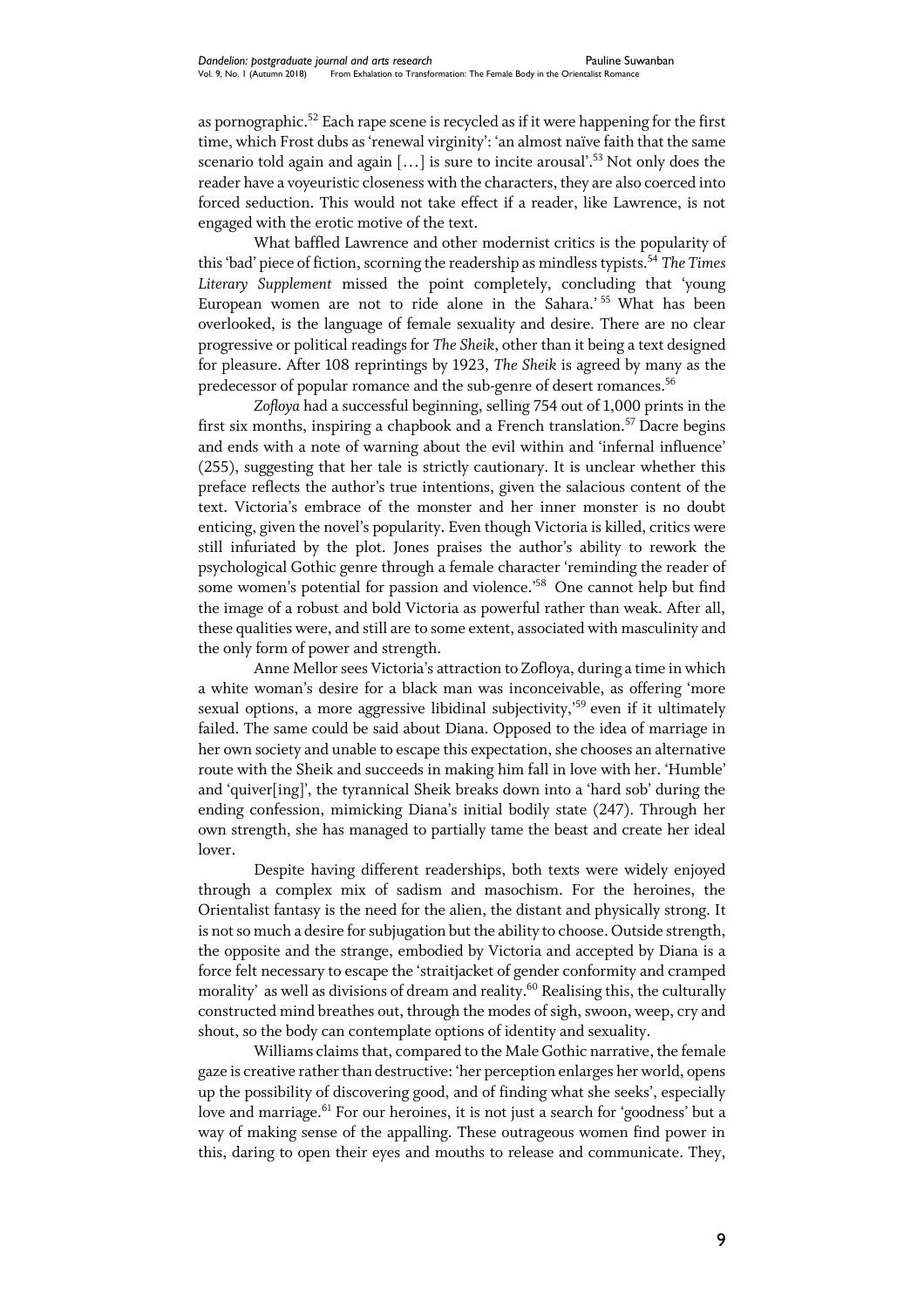along with their demon-lovers de-materialise and re-materialise, proving that the body is unfixed, can be adapted and always a process; as flexible as air.

# Birkbeck, University of London

#### Notes

 $\overline{a}$ 

| $\mathbf{1}$ | Edward Said, Orientalism (London: Penguin, 1995), p. 1.                                  |
|--------------|------------------------------------------------------------------------------------------|
| 2            | Charlotte Dacre, Zofloya; or The Moor: A Romance of the Fifteenth Century, ed. by        |
|              | Adriana Cracuin (Ontario: Broadview Press, 2003), p. 40. Page numbers hereafter will     |
|              | be given in line.                                                                        |
| 3            | Julien Offrey de La Mettrie, Man A Machine, trans. by Gertrude Carmen Bussey             |
|              |                                                                                          |
|              | (Chicago: Open Court, 1912). The Project Gutenberg ebook (2016).                         |
| 4            | Bienville M.D.T and Edward Sloane Wilmot, Nymphomania or A Dissertation                  |
|              | Concerning the Furor Uterinus (New York: Garland, 1985). Cited in Dacre,                 |
|              | Zofloya, p. 257.                                                                         |
| 5            | M.D.T and Wilmot, pp. 258-59.                                                            |
| 6            | Susan Sontag, <i>Illness a Metaphor</i> (New York: Farrar, Straus and Giroux, 1978),     |
|              | p. 20.                                                                                   |
| 7            |                                                                                          |
| 8            | Sontag, p. 14.                                                                           |
| 9            | M.D.T and Wilmot, p. 257.                                                                |
|              | M.D.T and Wilmot, pp. 257-58.                                                            |
| 10           | Gustav Flaubert, Madame Bovary, trans. by Geoffrey Wall (London: Penguin, 2003),         |
|              | p. 269.                                                                                  |
| 11           | Helena Michie, The Flesh Made Word (Oxford: Oxford University Press, 1987),              |
|              | p. 16.                                                                                   |
| 12           | Michie, p. 17.                                                                           |
| 13           | Jeffrey Cass, 'Milton's Satan and Dacre's Zofloya: Orientalist Camp', La Questione       |
|              |                                                                                          |
| 14           | Romantica, 12-13 (2004), 65-75 (p. 69).                                                  |
|              | Cass, p. 69.                                                                             |
| 15           | Ellen Turner, 'E.M.Hull and the Valentino Cult: Gender Reversal after The Sheik',        |
|              | Journal of Gender Studies, 20.2 (2011), 171-82 (p. 180).                                 |
| 16           | I refer to Casper David Friedrich's oil painting, Wanderer above the Sea of Fog          |
|              | (1818).                                                                                  |
| 17           | G.W.F. Hegel, <i>Phenomenology of Spirit</i> , trans. by A.V. Miller (Oxford: Oxford     |
|              | University Press, 1977), p. 111.                                                         |
| 18           | Ann H. Jones, <i>Ideas and Innovations: Best Sellers of Jane Austen's Age</i> (New York: |
|              | AMS Press, 1986), p. 237.                                                                |
| 19           |                                                                                          |
|              | Anne Williams, Art of Darkness: A Poetics of Gothic (Chicago: Chicago University         |
|              | Press, 1995), p. 145.                                                                    |
| 20           | Dacre, p. 11.                                                                            |
| 21           | Carol Davison, 'Getting Their Knickers in a Twist: Contesting Female Gothic in           |
|              | Charlotte Dacre's Zofloya', Gothic Studies, 11.1 (2009), 32-45 (p. 41).                  |
| 22           | Hegel, p. 114.                                                                           |
| 23           | Sara Shotland, 'The Slave's Revenge: The Terror in Charlotte Dacre's Zofloya (1806)',    |
|              | The Western Journal of Black Studies, 33.2 (2009), 123-31 (p. 129).                      |
| 24           | Davison, p. 129.                                                                         |
| 25           | 'Introduction', in Zofloya, or The Moor, ed. by Kim Michasiw (Oxford University          |
|              |                                                                                          |
| 26           | Press, 2000). pp. vii-xxx.                                                               |
|              | Michie, p. 22.                                                                           |
| 27           | Sontag, p. 30.                                                                           |
| 28           | Adriana Cracuin, 'Introduction', in Zofloya; or The Moor: A Romance of the Fifteenth     |
|              | Century (Ontario: Broadview Press, 2003), p. 18.                                         |
| 29           | Cracuin, 'Introduction', p. 18.                                                          |
| 30           | Judith Butler, Gender Trouble: Feminism and Subversion of Identity (London:              |
|              | Routledge, 2006), p. 8.                                                                  |
| 31           | Emma Rees, The Vagina: A Literary and Cultural History (London: Bloomsbury, 2015),       |
|              | p. 116.                                                                                  |
| 32           |                                                                                          |
|              | Asti Hustvedt, Medical Muses: Hysteria in 19th- Century Paris (London: Bloomsbury,       |
|              | 2011), p. 26.                                                                            |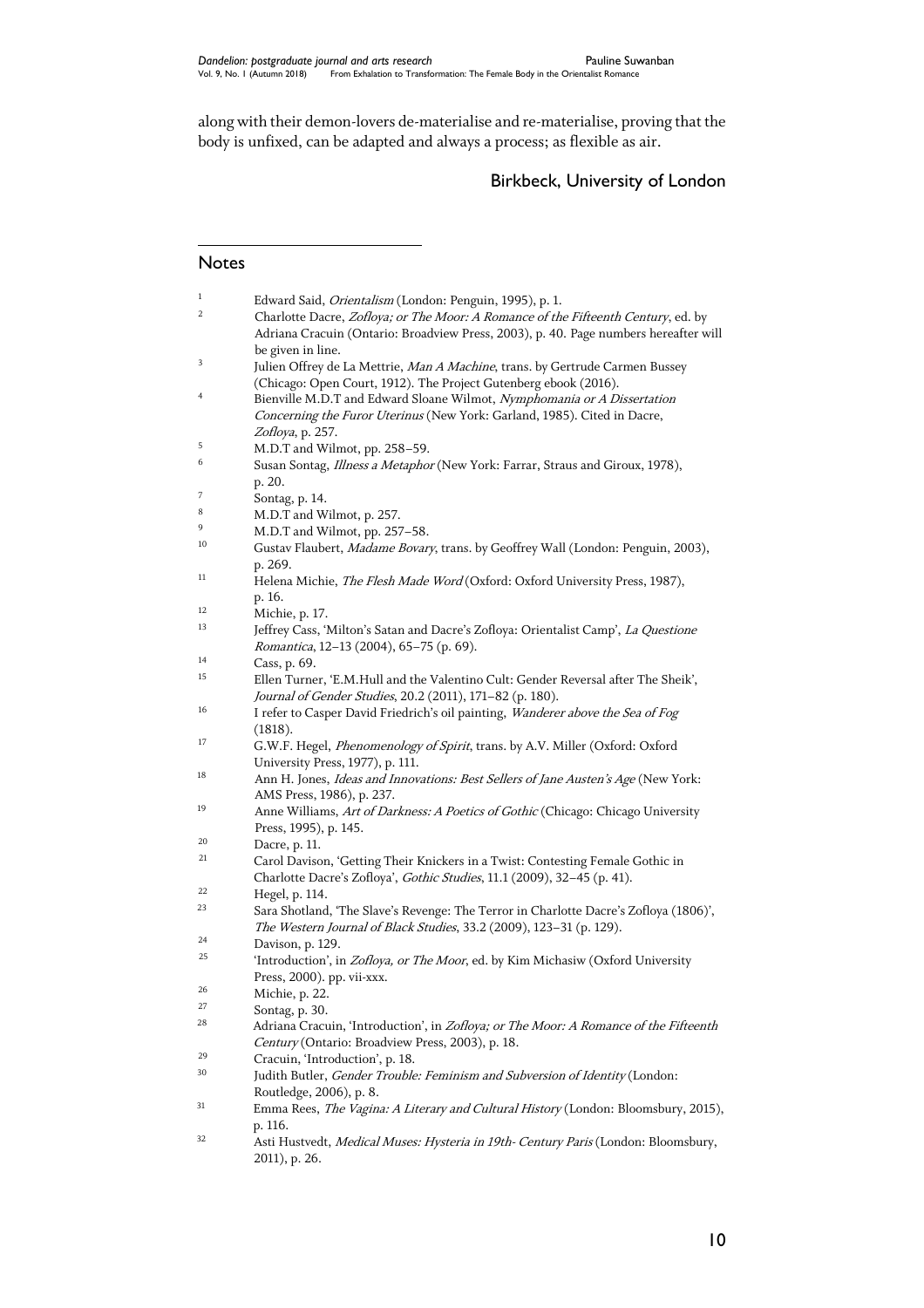| 33 | George E. Haggerty, 'Mothers and Other Lovers: Gothic Fiction and the Erotics of          |
|----|-------------------------------------------------------------------------------------------|
|    | Loss", Eighteenth-Century Fiction, 16.2 (2004), 157-72 (p. 168).                          |
| 34 | James A. Dunn, 'Charlotte Dacre and the Feminization of Violence', Nineteenth-            |
|    | Century Literature, 53.3 (1998), 307-27 (p. 314).                                         |
| 35 | E. M. Hull, <i>The Sheik</i> (London: Virago, 2002), p. 2. Page numbers will hereafter be |
|    | given in line                                                                             |
| 36 | Adriana Cracuin, "I Hasten to Be Disembodied": Charlotte Dacre, the Demon                 |
|    | Lover and Representations of the Body', European Romantic Review, 6 (1995),               |
|    | $73-97$ (p. 84).                                                                          |
| 37 | Jeffrey Jerome Cohen, 'Monster Culture (Seven Thesis)', in Monster Theory:                |
|    | Reading Culture, ed. by Jeffrey Jerome Cohen (Minneapolis: University of                  |
|    | Minnesota Press, 1996), pp. 3-25 (p. 6).                                                  |
| 38 | Amira Jarmakani, An Imperialist Love Story: Desert Romances and the War on                |
|    | Terror (New York: New York University Press, 2015). pp. 171-2.                            |
| 39 | Jarmakani, p. 167.                                                                        |
| 40 | Billie Melmen, Women and Popular Imagination in the Twenties (New York: St.               |
|    | Martins Press, 1988), p. 91.                                                              |
| 41 | Laura Mulvey, Visual and Other Pleasures, Second Edition (London: Palgrave,               |
|    | 2009), p. 230.                                                                            |
| 42 | Nava Mica, Visceral Cosmopolitan (Oxford: Berg, 2007), p. 24.                             |
| 43 | Said, p. 1. (1978)                                                                        |
| 44 | Hsu-Ming Teo, Desert Passions: Orientalism and Romance Novels (Austin: Texas              |
|    | University Press, 2012), pp. 99-100.                                                      |
| 45 | Teo, p. 100.                                                                              |
| 46 | Dacre, p. 261. Modern Literary Recreations, 1 (July 1806) 80.                             |
| 47 | M.D.T and Wilmot, p. 257.                                                                 |
| 48 | Dacre, p. 262. <i>The Annual Review</i> (1806) 542.                                       |
| 49 | Dacre, p. 267. Literary Journal (June 1806) 631-5.                                        |
| 50 | Jones, p. 242.                                                                            |
| 51 | Laura Frost, 'The Romance of Cliché: E.M. Hull, D.H. Lawrence, and Interwar               |
|    | Erotic Fiction', in Bad Modernism, ed. by Douglas Mao and Rebecca Walkowitz               |
|    | (Durham: Duke University Press, 2006), pp. 94-119 (p. 96).                                |
| 52 | Frost, p. 111.                                                                            |
| 53 | Frost, p. 112.                                                                            |
| 54 | Frost, p. 104.                                                                            |
| 55 | 'The Sheik by E.M. Hull', The Times Literary Supplement (London, 6 November               |
|    | 1919), Issue 929 edition, p. 632.                                                         |
| 56 | Pamela Regis, A Natural History of the Romance Novel (Philadelphia: Pennsylvania          |
|    | University Press), p. 117.                                                                |
| 57 | Cracuin, 'Introduction', p. 11.                                                           |
| 58 | Jones, p. 243.                                                                            |
| 59 | Anne Mellor, 'Interracial Sexual Desire in Charlotte Dacre's Zofloya', European           |
|    | Romantic Review, 13.2 (2002), 169-73 (p. 173).                                            |
| 60 | Cass, p. 68.                                                                              |
|    |                                                                                           |

<sup>61</sup> Williams, p. 143.

# Works Cited

| Butler, Judith, <i>Gender Trouble: Feminism and Subversion of Identity</i> (London: |  |
|-------------------------------------------------------------------------------------|--|
| Routledge, 2006)                                                                    |  |
| Cass, Jeffrey, 'Milton's Satan and Dacre's Zofloya: Orientalist Camp', La           |  |
| Questione Romantica, 12-13 (2004), 65-75                                            |  |
| Cohen, Jeffrey Jerome, 'Monster Culture (Seven Thesis)', in <i>Monster</i>          |  |
| Theory: Reading Culture, ed. by Jeffrey Jerome Cohen                                |  |
| (Minneapolis: University of Minnesota Press, 1996), 3-25                            |  |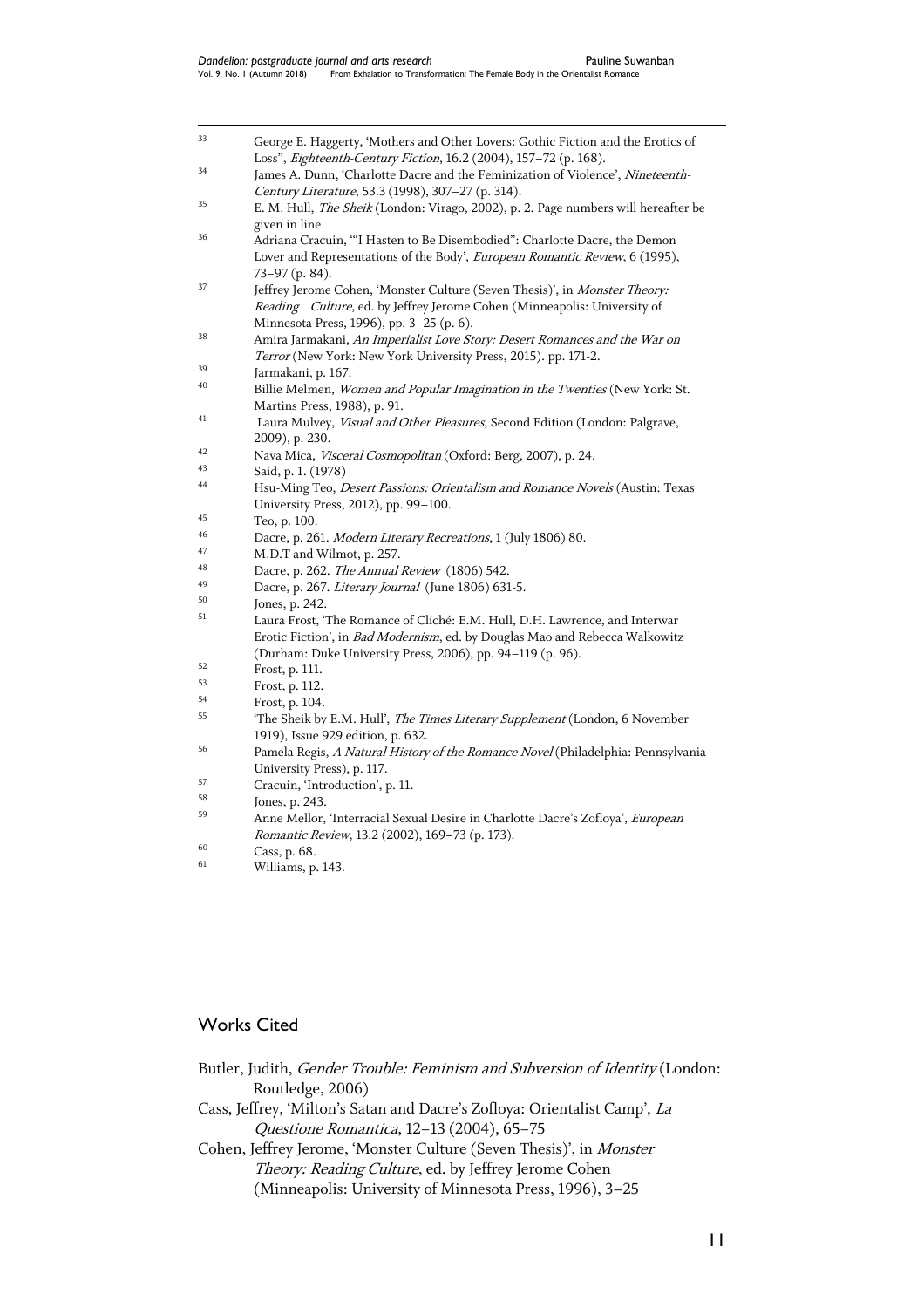$\overline{a}$ Cracuin, Adriana, '"I Hasten to Be Disembodied": Charlotte Dacre, the Demon Lover and Representations of the Body', European Romantic Review, 6 (1995), 73–97 ———, 'Introduction', in Zofloya; or The Moor: A Romance of the Fifteenth Century (Ontario: Broadview Press, 2003) Dacre, Charlotte, Zofloya; or The Moor: A Romance of the Fifteenth Century, ed. by Adriana Cracuin (Ontario: Broadview Press, 2003) Davison, Carol, 'Getting Their Knickers in a Twist: Contesting Female Gothic in Charlotte Dacre's Zofloya', Gothic Studies, 11 (2009), 32–45 Dunn, James A., 'Charlotte Dacre and the Feminization of Violence', Nineteenth-Century Literature, 53 (1998), 307–27 Flaubert, Gustav, Madame Bovary, trans. by Geoffrey Wall (London: Penguin, 2003) Frost, Laura, 'The Romance of Cliché: E.M. Hull, D.H. Lawrence, and Interwar Erotic Fiction', in *Bad Modernism*, ed. by Douglas Mao and Rebecca Walkowitz (Durham: Duke University Press, 2006), pp. 94-119 Haggerty, George E., 'Mothers and Other Lovers: Gothic Fiction and the Erotics of Loss'', Eighteenth-Century Fiction, 16 (2004), 157–72 Hegel, G.W.F., *Phenomenology of Spirit*, trans. by A.V. Miller (Oxford: Oxford University Press, 1977) Hull, E. M., The Sheik (London: Virago, 2002) Hustvedt, Asti, Medical Muses: Hysteria in 19th- Century Paris (London: Bloomsbury, 2011) Jarmakani, Amira, An Imperialist Love Story: Desert Romances and the War on Terror (New York: New York University Press, 2015) Jones, Ann H., Ideas and Innovations: Best Sellers of Jane Austen's Age (New York: AMS Press, 1986) de La Mettrie, Julien Offrey, Man A Machine, trans. by Gertrude Carmen Bussey (Chicago: Open Court, 1912) M.D.T, Bienville, and Edward Sloane Wilmot, Nymphomania or A Dissertation Concerning the Furor Uterinus (New York: Garland, 1985) Mellor, Anne, 'Interracial Sexual Desire in Charlotte Dacre's Zofloya', European Romantic Review, 13 (2002), 169–73 Melmen, Billie, Women and Popular Imagination in the Twenties (New York: St. Martins Press, 1988) Michasiw, Kim, ed., 'Introduction', in Zofloya, or The Moor (Oxford University Press, 2000) Michie, Helena, The Flesh Made Word (Oxford: Oxford University Press, 1987) Mulvey, Laura, Visual Pleasure and Narrative Cinema, Second (London: Palgrave, 2009) Nava, Mica, Visceral Cosmopolitan (Oxford: Berg, 2007) Rees, Emma, The Vagina: A Literary and Cultural History (London: Bloomsbury, 2015) Regis, Pamela, A Natural History of the Romance Novel (Philadelphia: Pennsylvania University Press) Said, Edward, Orientalism (London: Penguin, 1995) Shotland, Sara, 'The Slave's Revenge: The Terror in Charlotte Dacre's Zofloya 1806)', The Western Journal of Black Studies, 33 (2009), 123–31 Sontag, Susan, *Illness a Metaphor* (New York: Farrar, Straus and Giroux,

1978)